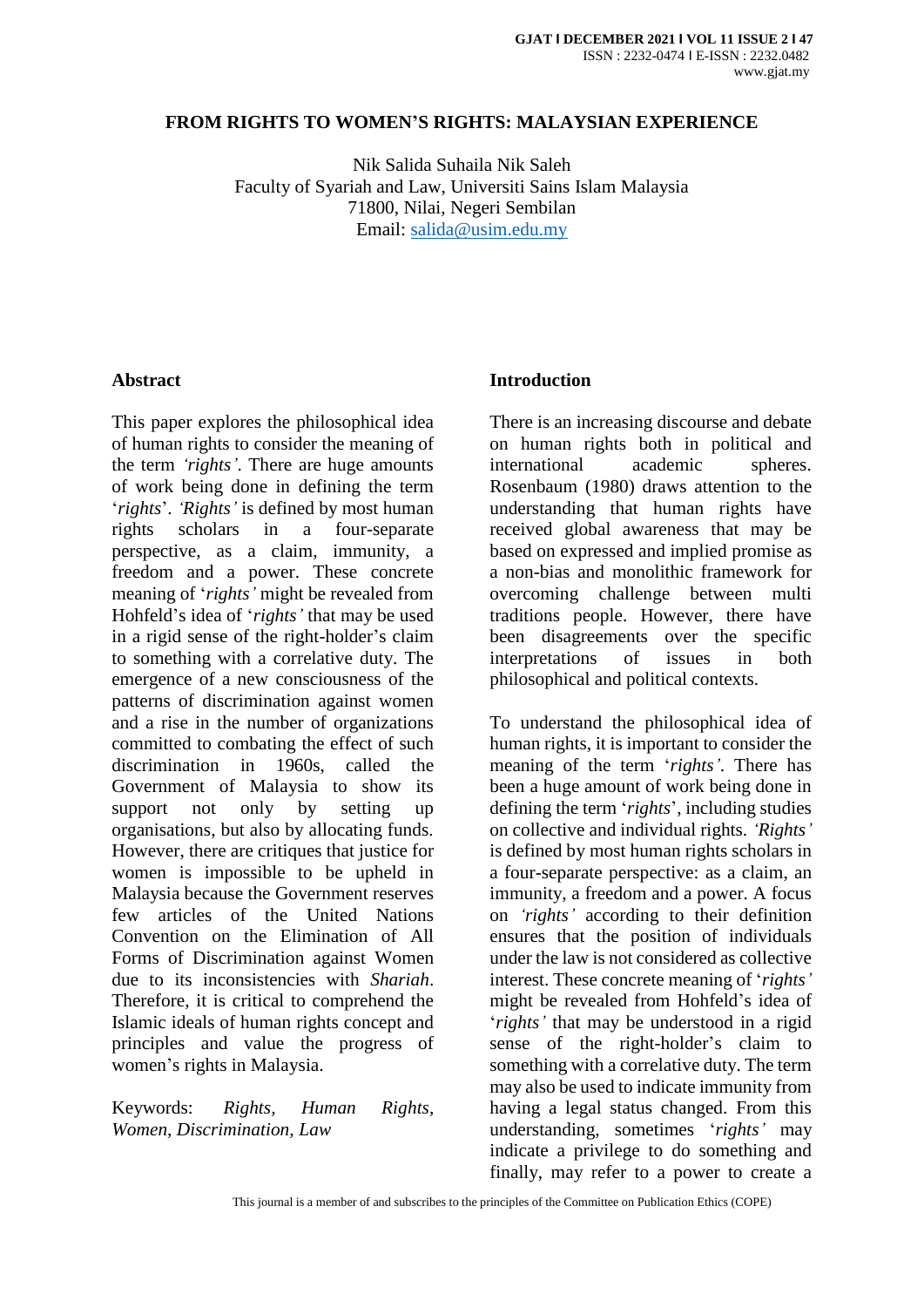legal relationship. Departing from social perspective of understanding '*rights',* Shestack (1984) used to describe it as a variety of legal relationships.

## **The Meaning of 'Rights'**

The philosophical debate on the meaning of *'rights'* has been ongoing for at least five decades. Perelman (1952, 1963 and 1980), Buber (1955), Sharma (1980) and Rosenbaum (1980) addressed the philosophical historical background on the foundation of Western and non-Western human rights. In the early 1980s, while there was a growing concern over writings and publications on theological contexts of human rights. Kaplan (1980) explained the concept of human rights as fundamental to the moral philosophy of Judaism and Woo (1980), developed a metaphysical approach to human rights from a Chinese point of view. Henle (1980), on the other hand, put forward a Catholic view of human rights. Meanwhile, Hayden (2001) offered an exhaustive collection of readings examining both traditional Western perspectives of human rights as well as other views.

In the context of foundation of human rights in Islam, Rosenthal (1960) draws an attention to the Muslim concept of freedom prior to the 19th century. Nasr (1976), in the meantime highlighted the issue of Islam and the plight of modern man and later in 1980, he approached the concept of human rights from an Islamic perspective. He concluded that the foundation of human rights is essentially theological and is rooted in the obligations owed by human beings to God. However, the extent and applications of an Islamic perspective of the rights of human poses a number of problems. Some writers question the impossibility of defining *'rights'* in the Islamic tradition when it is clear that the phrase is itself of '*Western*' origin and they argue that the exercise of defining *'rights'* would be meaningless since there is only the term *'duty'* in the Islamic tradition. However, within the Islamic tradition, the term '*haqq*' has always existed and translated into the English term *'rights'* (Ali, 2000).

Mohammad Tahir (2003) who analyses the term '*rights' and 'duties'* in common law and *Shariah* has proven that the concept of *'rights'* is clearly identified by Quranic verses and Prophet's traditions. Furthermore*, 'rights'* is the established meaning of the term in Arabic in the sense of a right holder's claim to something with a correlative duty. Indeed, the various foregoing terms identified as the concept of *'rights'* invokes different protections and produces diverse results in protecting humankind. Therefore, in attempting to develop a rigorous conceptual framework of human rights in international and Malaysian law, Hohfeld's vocabulary and analysis of '*rights'* might be employed usefully in identifying comparative categories of rights in both legal background as he creates more than one formulation of *'right'* and warns against treating all rights as belonging to a single category or class.

## **Women's Rights Movement in Malaysia**

In Malaysia, laws on human rights of its citizen are known as fundamental liberties and stated in Part II of the Federal Constitution. There is no specific statute pertaining to human rights so far, yet citizens are protected under various laws, Government policies and international instruments of human rights ratified by Malaysia since its independence in 1957. Even though there is a large number of books and theses written on the human rights issues in Malaysia, there is no such effort to discuss philosophical and historical background of Malaysian fundamental liberties as legally codified in the Federal Constitution.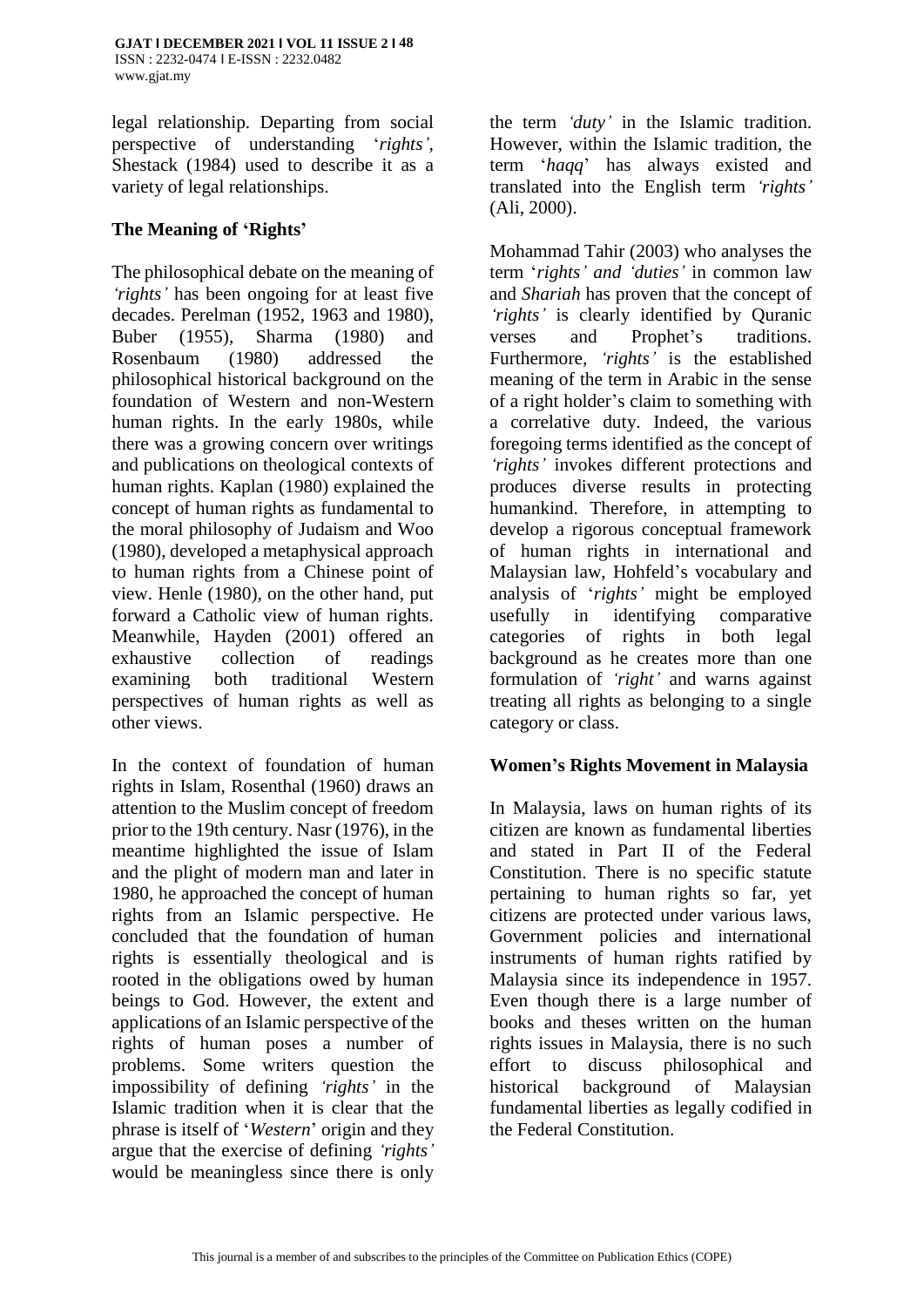The situation of women in Malaysia has improved over time due to women's increase access to education and awareness of their constitutional rights. Legal amendments in order to eliminate any discrimination against women have been made continuously but still there is no clear definition of such discrimination. Customary and traditional practices continue to make a distinction between the sexes; each ethnic group in Malaysia is influenced by Asian values which determine the role of women in the domestic or private sphere while men dominate the public sphere (CEDAW/C/MYS/1-2).

The emergence of a new consciousness of the patterns of discrimination against women and a rise in the number of organizations committed to combating the effect of such discrimination in 1960s, called the Government of Malaysia to show its support not only by setting up organisations as mentioned earlier, but also by allocating funds. In response to the UN's 1975 resolution to integrate women into the development process (General Assembly Resolution 3519, 1975), the Government of Malaysia formed the National Advisory Council on Integrating Women in Development (NACIWID) which serve as an advisory and consultative body for the Government on matters relating to women in development planning and implementation. It was the national coordinating, consultative and advisory body on women's affairs.

The Department of Women's Development (JPW) serves as the secretariat for NACIWID. It was established in June 1976 as a multisectoral body comprising representative from the government and non-government sectors and provides the platform for greater intensification of efforts towards the integration of women in development. Amongst the functions of the Council are to provide advisory services and guidance to women's organizations on

their participation in national development and to advise on the formulation of legislation and programmes affecting women. It serves as a nucleus to which issues pertaining to women are referred and in addition, initiates research, studies and the dissemination of information. It liaises with appropriate authorities and related international organizations to promote friendly international relations and peace. However, the role and composition of NACIWID should have been reviewed to establish a secretariat independent of the Government's Women Ministry and limited its members to all experts on gender to strengthen its role as a coordinating, consultative and advisory body and operating effectively (NGO Shadow Report on the Initial and Second Periodic Report of the Government of Malaysia).

Subsequently in 1982-83, the Women's Affairs Secretariat (HAWA) was set up in the Prime Minister's Office of Malaysia to administer matters related to women. It was established to take over the tasks of the NACIWID Secretariat. Malaysia acceded to Women's Convention in 5 July 1995 with reservations to some of the Articles revolved around the practice of *Shariah* as practiced in the country and inconsistencies with the Federal Constitution. From 1997, HAWA functioned as a department under the former Ministry of National Unity and Social Development. In 2001, the Department was placed under the then newly established KPWKM and restructured as the Department for Women's Development (DWD). By 2002, the DWD had set up branch offices in every state in Malaysia.

The Government made allocations of funds to the Third Malaysia Plan (3MP) for the development of women, primarily in their roles and functions as housewives, mothers, and supplementary income earners. These funds were channelled through organizations such as the National Family Planning and Development Board or the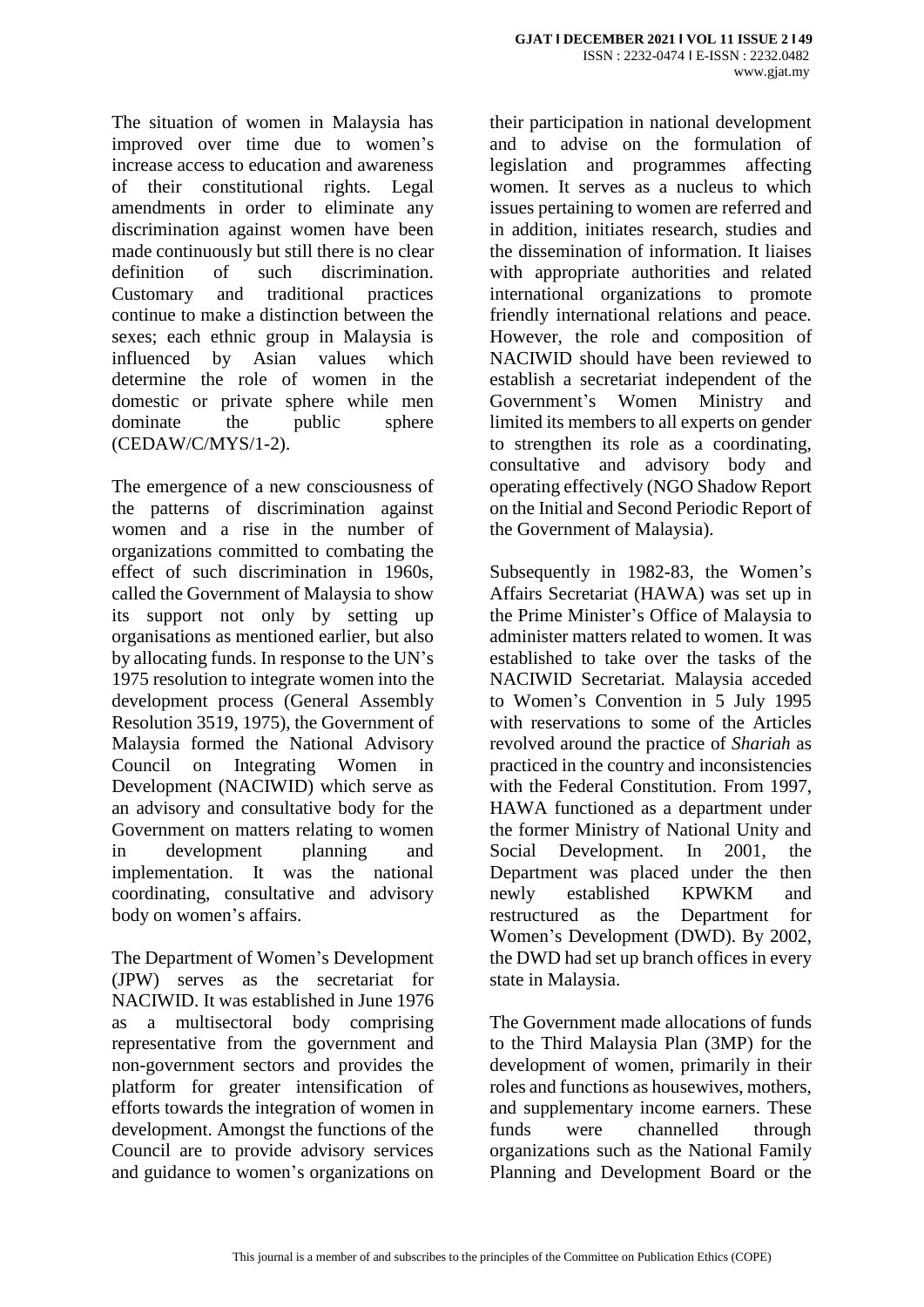ministry dealing with social welfare. A National Policy on Women was formulated in 1989, incorporates its contents in the Sixth Malaysia Plan (6MP) period. The formulation of a National Action Plan in 1992 to support the implementation of the National Policy on Women was an integral component of the planning process. Under the Plan various strategies and programs were drawn up to be implemented by the government agencies, private sector, and non-governmental organizations (NGO). Therefore, the Sixth Malaysia Plan emphasized the formulation of the National Action Plan, which was to integrate women in the institutional process for planning, implementation, and monitoring followed by an Action Plan for Women in Development in 1997. It is stated that the government recognizes that specific strategies must necessarily be formulated to effectively incorporate women in the process of development. Towards this end, concerted efforts are made to progressively reduce existing constraints and facilitate the assimilation of women into the mainstream of social and economic activities.

Later, the Human Rights Commission of Malaysia (hereinafter referred to as SUHAKAM) was established as an independent statutory body operating under the Human Rights Commission of Malaysia Act 1999 to promote and protect human rights in Malaysia. The SUHAKAM's report to the Women's Convention Committee highlights the observation by the Government of Malaysia's responses and implementations on comments and recommendations on the Women's Convention made by the Committee (CEDAW/C/MYS/CO/2) and in the Universal Periodic Review (UPR) in October 2013. In developing the report, various consultations were held together with the Malaysian Government and Civil Society Organisations (CSO) to share ideas, recommendations and information on the Women's Convention. SUHAKAM also

monitored laws and policies which have impacted women's rights in Malaysia.

In January 2001, the Government announced the formation of a Women's Affairs Ministry developed from the HAWA as recognition of the contribution and role of Malaysian women. The Ministry, today known as the Ministry of Women, Family and Community Development, headed by a female minister is seen as a further acknowledgement of the importance of women's role in national development and as evidence of the Government's aim to promote gender equality. To empower women in Malaysia, the Government made allocations of funds to the Third Malaysia Plan (3MP) for the development of women, primarily in their roles and functions as housewives, mothers, and supplementary income earners. These funds were channelled through organizations such as the National Family Planning and Development Board or the ministry dealing with social welfare.

Moreover, in August 2001, Article 8 (2) of the Malaysian Federal Constitution was amended to prohibit discrimination on the basis of gender. Although this constitutional recognition could be a powerful instrument, it will remain in danger of being a mere token unless it is accompanied by a comprehensive review of law, policy, practice and implementation to ensure that women will benefit equally. It is important to say that the amendment must not limit itself to the word *'gender'* alone, but to include a definition of discrimination as provided for in the Women's Convention.

Like other State Parties, Malaysia is legally bound to put the Women's Convention's provisions into practice, committed to submit national reports, at least every four years, on measures it has taken to comply with its treaty obligations. Malaysia agrees to take all appropriate measures, including legislation, against all forms of traffic in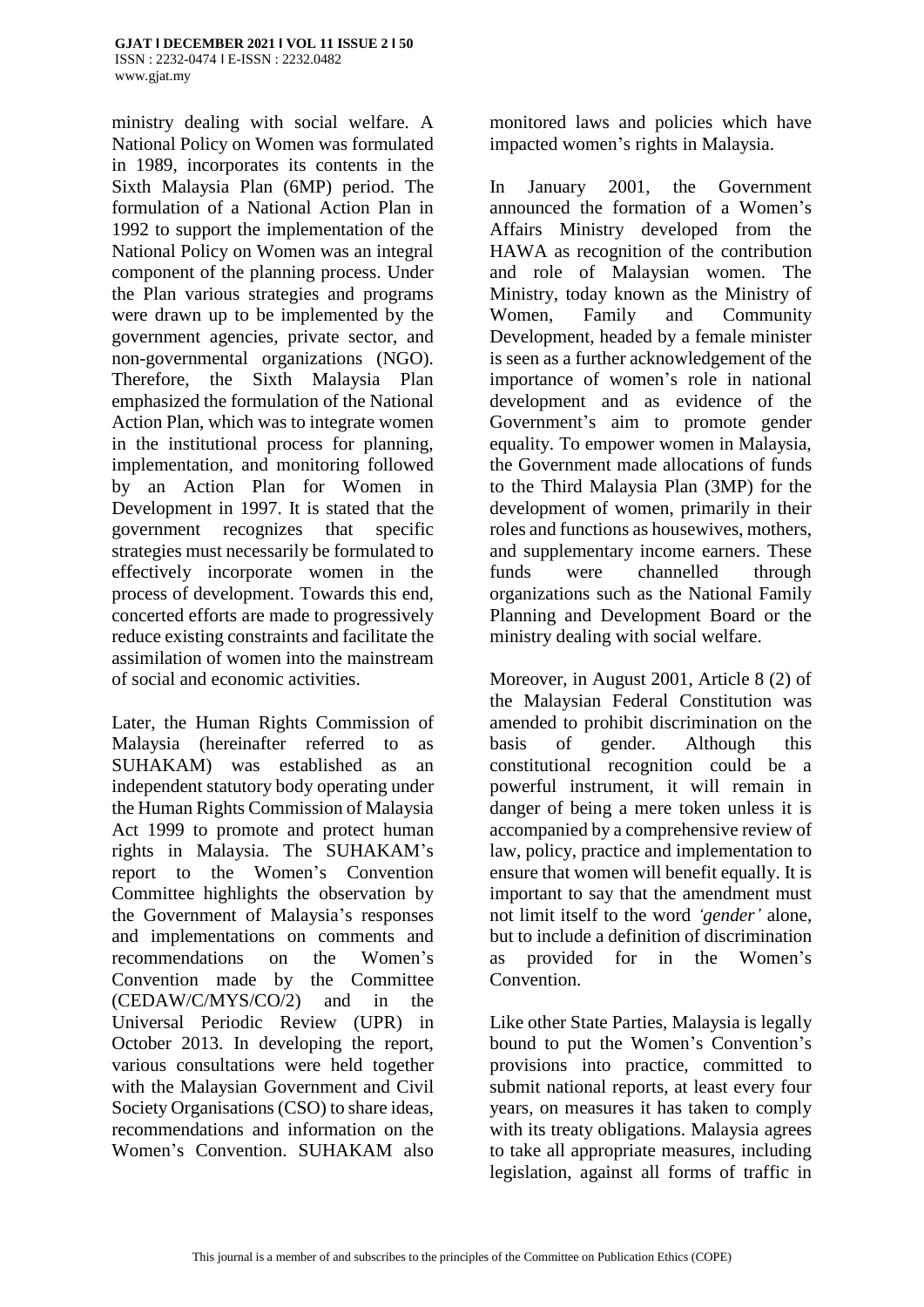women and exploitation of women, so that women can enjoy all their human rights and fundamental freedoms. Malaysia also undertakes a series of instrument to establish tribunals and other public institutions to ensure the effective protection of women against discrimination and to ensure elimination of all acts of discrimination against women by persons, organizations or enterprises.

National Policy on Women and National Women in Development (WID) Machinery Report acknowledges that while it appears that women have made significant advances in all aspects of private and public life, as reflected by the overall status of women in the country, detailed analysis of the participation of women in all spheres of development, reveals the continuous existence of obstacles and constraints to the fullest utilization of women's potential. Women's position, the Report acknowledges, relative to men, remains less than satisfactory. Women still lag behind, particularly in assuming political power, leadership roles, legal standing and employment. The Government's acceptance of the Plan demonstrates its commitment towards a fundamental shift in development policies that would adequately address the realities of women's lives, and actively assist women in gaining equal access to resources, wages, employment, health care, education, personal autonomy, and decision making.

The different religions and cultures have consequences of complex implementation of legislation pertaining to human rights in Malaysia. Instead of having many positive aspects in women's lives due to multireligious and cultures, however, it is also the case that women are discriminated against by their religions and cultures which perpetuate stereotype gender roles and protectionist and patriarchal attitudes towards women (Status Report on Women's Equality in Malaysia 2001). Stereotyped gender roles enshrined in

religion and culture permeate through society, and are reflected in the nation's schools, in places of work, in media, government, laws and in the home. School curricula, religious teaching material and media images continue to stereotype women as homemakers when many women in Malaysia work and pursue careers.

However, SUHAKAM commends the Malaysian Government's commitment to the Sustainable Development Goals 2030 (SDG) and its effort in incorporating those goals into the Eleventh Malaysia Plan (11MP) (Malaymail Online. 25 September 2016). The 2030 Agenda comprises of 17 transformative goals which consists of, among others, gender equality and empowerment of women and children. Goal 5 in particular focuses on the elimination of all forms of violence against women and girls in public and private spheres including human trafficking and sexual exploitation. This is the first time a global gendered framework for development has been adopted that is inclusive and builds upon human rights instruments (Special Rapporteur on Violence against Women, Its Causes and Consequences. A/HRC/32/42: para 38). The implementation of the 2030 Agenda will give a fresh opportunity to accelerate progress in achieving gender equality and empowering women and girls and eliminating violence against women (para 39).

## **Women's Rights Exploration in Malaysia**

In Malaysia, feminists' writings are relevant and applicable (Ahmad and Baljit, 1989) even though there has been a widespread avoidance of the term *'feminism'* (Mohamad and Koon, 1994). Feminist movements have their own location (Yuan, 2003), which carries the same objectives and claims with *'feminism'*. This avoidance is to eschew '*Western feminism'* which is seen as the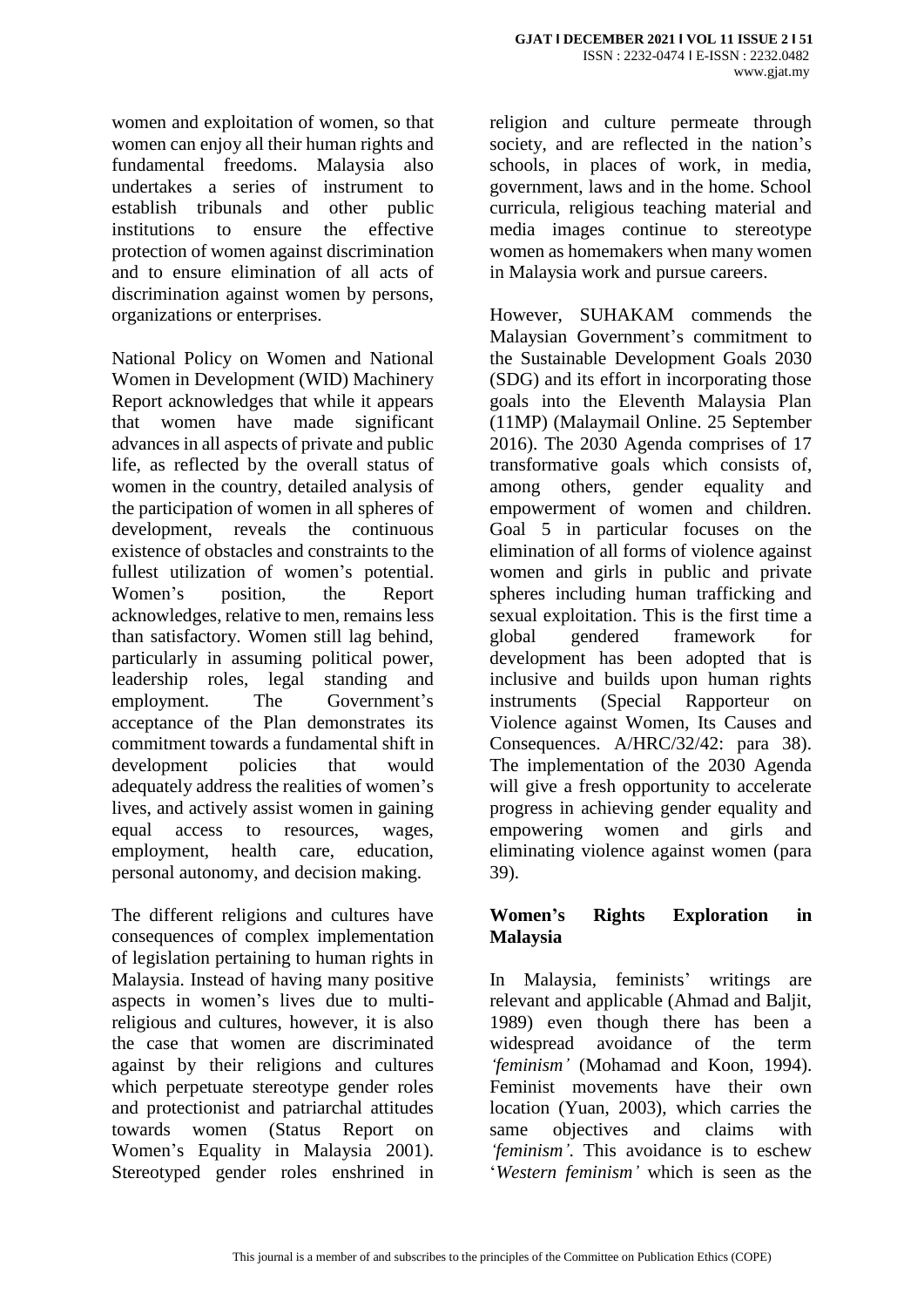[www.gjat.my](http://www.gjat.my/)

universalist agendas of feminist global politics. Stivens (2003) found several reasons for this distancing which varied from avoidance of '*Western'* agenda (Mohanty et al 1991) to libertarianism (Yuan, 1999). It is understood that the strategy of pursuing women's rights through a process of cultural dialogue stands in clear contrast to the secular approach of arguing for rights on the basis of universal claims to human rights (Othman, 1999). Women activism in Malaysia and other non-Western countries should be based on a communitarian feminism that engages in local cultural dialogue (Ong, 1996). Even defining Malaysian Muslim women's rights and freedom is a task that occurs on a complex cultural and political battleground in the midst of acute polemical contests over Islamization, modernisation and cultural relativism (Othman, 1998: 176). Malaysian women activists have felt increasingly willing and able to deploy local versions of frankly modern ideas of rights and gender equality within campaigns to advance feminist or womanist identities including those within Islamic practices (Stivens, 2003). As feminist jurisprudence is a house of many places to stay, it reflects the different movement in their legal thought, yet they unite with a belief that society and legal order is patriarchal (Freeman, 1994: 1027).

Malaysian women scholar activists have made a number of highly reflexive explorations of the relationships between feminist theory and practice. With only one publication on feminism and women's rights in pre-1970, it increased up to three from 1970 to 1980 and eight from 1981 to 1989. Interestingly, with higher awareness on women's rights in post 1990s, writings on this subject increase substantially to 81 from 1990-2004, which is equivalent to 2.2 percent of the total publication productivity in pre-1970 to 2004 (Ngah, 2007: 388). Even though studies on equality and nondiscrimination started only post 1990,

women's rights and feminism has been the subject of research since 1970 (Ngah, 2008: 7).

Other than the study on history of the development of women's organisation in Malaysia in *Kajian Malaysia* edited by Mohamad and Koon (1994), Ng and Leng (1996), Ariffin (1999), Yuan (1999), Ng (1999) and Martinez (2003) there are significant numbers of literature. Women and politics in Malaysia are also carefully explored instead of women and employments which have been researched as early as 1983. In family matters, there are also significant numbers of research been done. Other than that, studies on women and education been explored since 1978. Economic status of women is significantly studied in early 1990s. Women and media also attracted readers from various literatures whereas violence against women is greatly debated after 1990s.

Not only urban women, rural women issue also tackled various attentions from researchers. Women's rights and conflicts with religion and culture been studied since 1987. Issues on public and private dichotomy of women's life in Malaysia are not yet thoroughly studied, except a debate on women's conflict and coping behaviour about the integration of home and nonhome roles whereas representation of masculinity in a Malay society is only been studied in 1995. These plenty of literatures on women's studies in Malaysia denote that women's situation in Malaysia could recall an active and positive attentions from scholars and women's movements, to study their rights and protection. However, there is lack of information and knowledge about women and their legal protection in Malaysia except few studies on family laws, criminal laws and employment laws**.**  There are 76 publications on legal status of women in family, four publications on criminal laws and 10 publications on employment laws between 1970 and 2004 in Malaysia. Only post 1990s, interest in the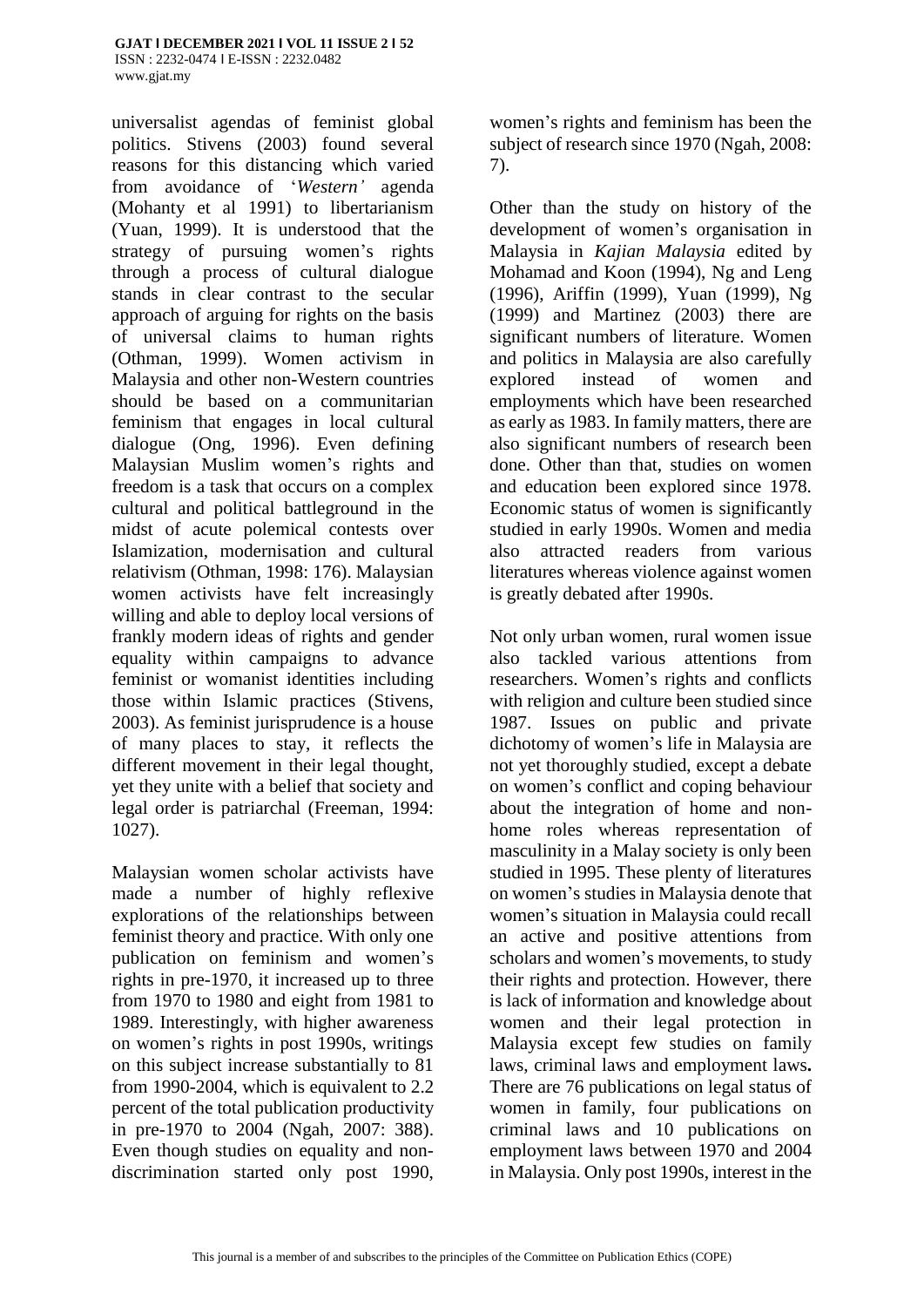study of equality and the Women's Convention has increased the number of publications. However, until 2020, there is still lack of coherent study of the Malaysian women's legal protection internationally as compared to the *Shariah* from Malaysian legal perspectives.

## **Harmonizing International Convention and the Shariah on Women's Rights**

At another front, seeing that justice for women is regarded as impossible to be upheld in Malaysia because the Government reserves few articles of the Women's Convention due to their inconsistency with the *Shariah* and the Federal Constitution, it is critical to comprehend the Islamic ideals of human rights concept and principles. Malaysia supports the effort of the 19th Foreign Ministers' Summit of the Organisations of Islamic Cooperation (OIC) which was held in Cairo, Egypt on 31 July to 4 August 1990 towards creating universally accepted Islamic human rights standard such as the Cairo Declaration of Human Rights (Cairo Declaration) which consists of a Preamble and 25 Articles and is similar in tone and substance to the Universal Islamic Declaration of Human Rights (UIDHR) which was adopted on 19 September 1981 by the Islamic Council in Paris. The objective of which is to provide guidelines for Islamic countries concerning the protection of human rights in respective countries.

Both non-Muslim and Muslim human rights activists have charged that the application of *Shariah* in some countries has breached international human rights law as codified in numerous conventions and treaties. They have argued that in some places, the application of *Shariah* does not offer equal protection for men and women in which critics say it favours men. Back in 2008, United Kingdom's House of Lords drew stark attention to the conflict between *Shariah* and UK law, calling the Islamic

legal code '*wholly incompatible'* with human rights legislation (Hirsch, Afua. 2008).

However, Baderin (2001), while formulating a synthesis between international and Islamic human rights laws argues that although there are some differences of scope and application, it does not create a general state of dissonance between them especially if the concept of human rights were positively established from within the themes of Islamic law rather than imposing it as a concept alien to Islamic law. I certainly agree with Tehrani (1998), in his examination of the origin of the religion and Islamic sources in his thesis. He doubts the validity of the Western view and Muslim parties' reservations, based solely on their interpretation of the *Shariah*. Contrary to the common perception, the principles of *Shariah* have an in-built dynamism that is sensitive and flexible so that Islamic law can remain up-to-date and respond to the questions and demands of people at different times and places (Zafrullah Khan, 1967: 14).

Mayer (2006), who has compared perspective from different Muslim countries based on political make up in terms of national interpretations as to how women rights are translated by government policies, seems to support Tehrani's argument that principles of *Shariah* are flexible. She expresses various reservations and the process of interpreting the Islamic sources made when the Muslim countries entered into the Women's Convention. She has also cited how political change can affect the treatment of women's human rights by Islam. For instance, in 1993, Morocco had entered a reservation to the Women's Convention, indicating that it was bound by *Shariah* and maintaining equality for women was incompatible with the principles of *Shariah*. King Muhammad VI who ascended the throne in 1999 rejected such a notion and proposed a law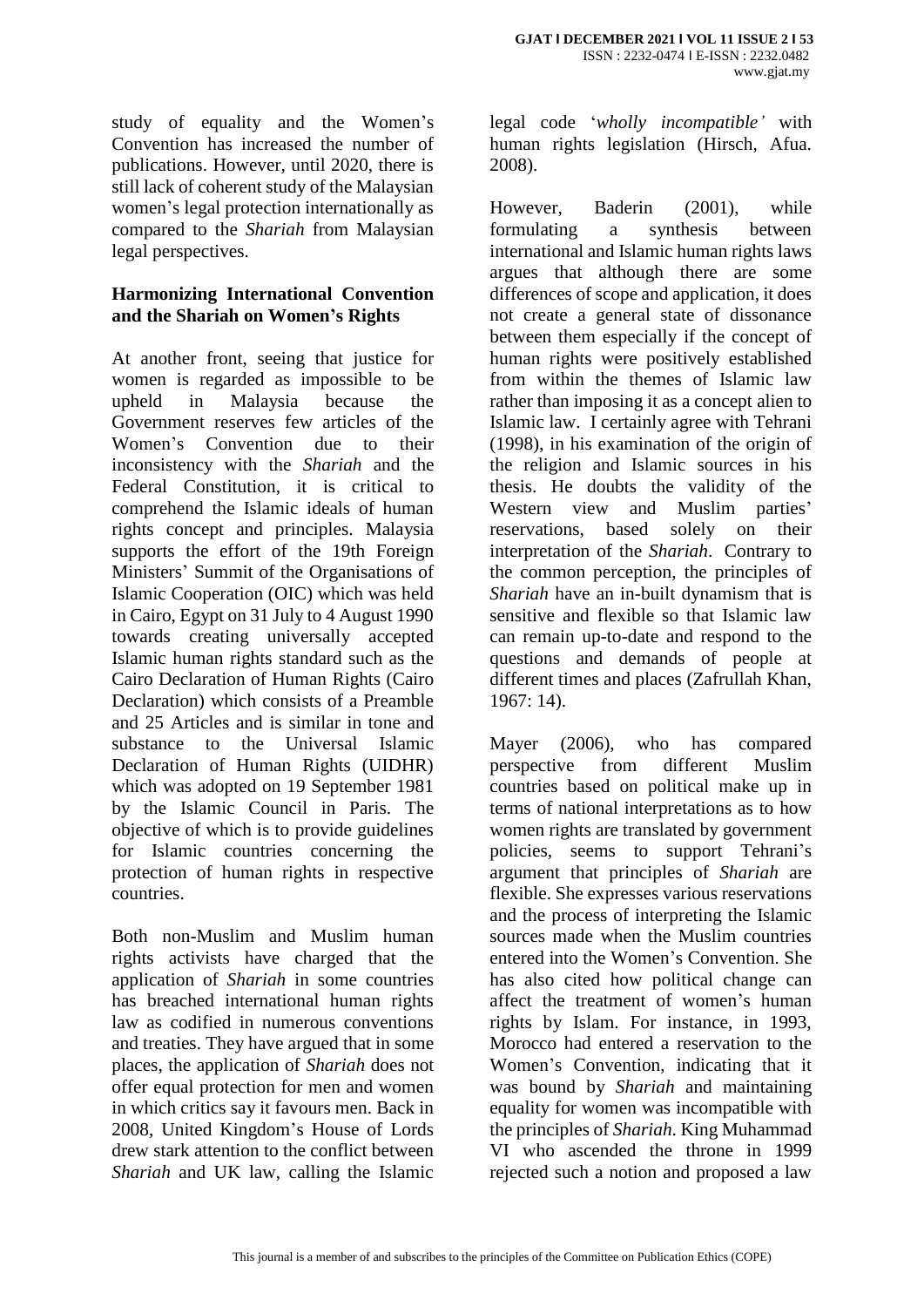reform to tackle discriminatory treatment of women. The King's law reform in 2004 proved that Islamic sources could be reinterpreted to accommodate major advances in women's rights and there is a widespread opinion that Moroccan laws now meet the standards of international human rights law. Mayer argued that where there are debates to define the contours of women's rights and roles in contemporary Muslim societies, Islam is the main basis for arguments because the implication of Islam for women's rights are interpreted so differently by various groups of Muslims, however, some recent trends point in the direction of a reassertion of Muslims' support for women human rights, treating the values of international human rights and Islamic values as essentially harmonious.

At the same time, Ali (1998), while engaging in a conceptual analysis of human rights in Islam and international laws and the application of this analytical discourse to explore the nature of women's human rights in the Islamic tradition, argued that women's human rights in Islam are not entirely irreconcilable with current formulations of international human rights instruments emanating from the UN. The basic premise of the argument stems from a recognition that the Islamic legal tradition is not a monolithic entity. A further factor she raised in her study is the disparity between the theoretical perspectives on women's human rights, and their application to Muslim jurisdictions, a disparity which is determined by elements of cultural practices, socio-economic realities and governments' political expediencies. She uses the example of Pakistan to demonstrate the divergence between theory and practice of *Shariah* in these jurisdictions.

Furthermore, Brown (2005) examines the processes by which certain sets of ideas about Muslim women's rights become dominant in particular localities and questions the specificity accorded to

Muslim women in both global human rights talk and transnational Islamic narratives. He concludes that the strategies, negotiations and women's rights claims made in Muslim communities can be explained by religion, social, economic and ideological relations. His analysis reveals that attempts at understanding the conceptualisation of women's rights in Muslim communities must therefore be a holistic analysis which resists essentialising and imposing predetermined interests on actors.

The protection of human rights of women is a contentious issue in the realm of international human rights law by the fact that there is no standard agreement adopted by the international community. Although there are various international instruments guaranteeing protection there is no consensus as to what extent the provisions are incorporated within national laws and government policies as member states to the said instruments enter reservations on various articles upon ratification of the treaties. Of the six major human rights treaties, the Women's Convention has the largest number of reservations. Clapham (1993) suggests that the application of international human rights law to the private sphere has implications for the worlds of labour relations, race relations, discrimination and violence against women, and for victims of indignities everywhere. An argument that the concept of human rights is purely Western and foreign to non-Western cultures (Donnelly, 1989), supports the earlier notion that those human rights are not universal.

Benzeer (2000) compares selected provisions in UDHR and ICCPR with the principles set forth in three contemporary Islamic charters of human rights; namely: the UIDHR, the Great Green Charter of Human Rights in Jamahiriya Era of 1988, and the Cairo Declaration. However, it covers only the right to freedom and to gender equality. This is a study of the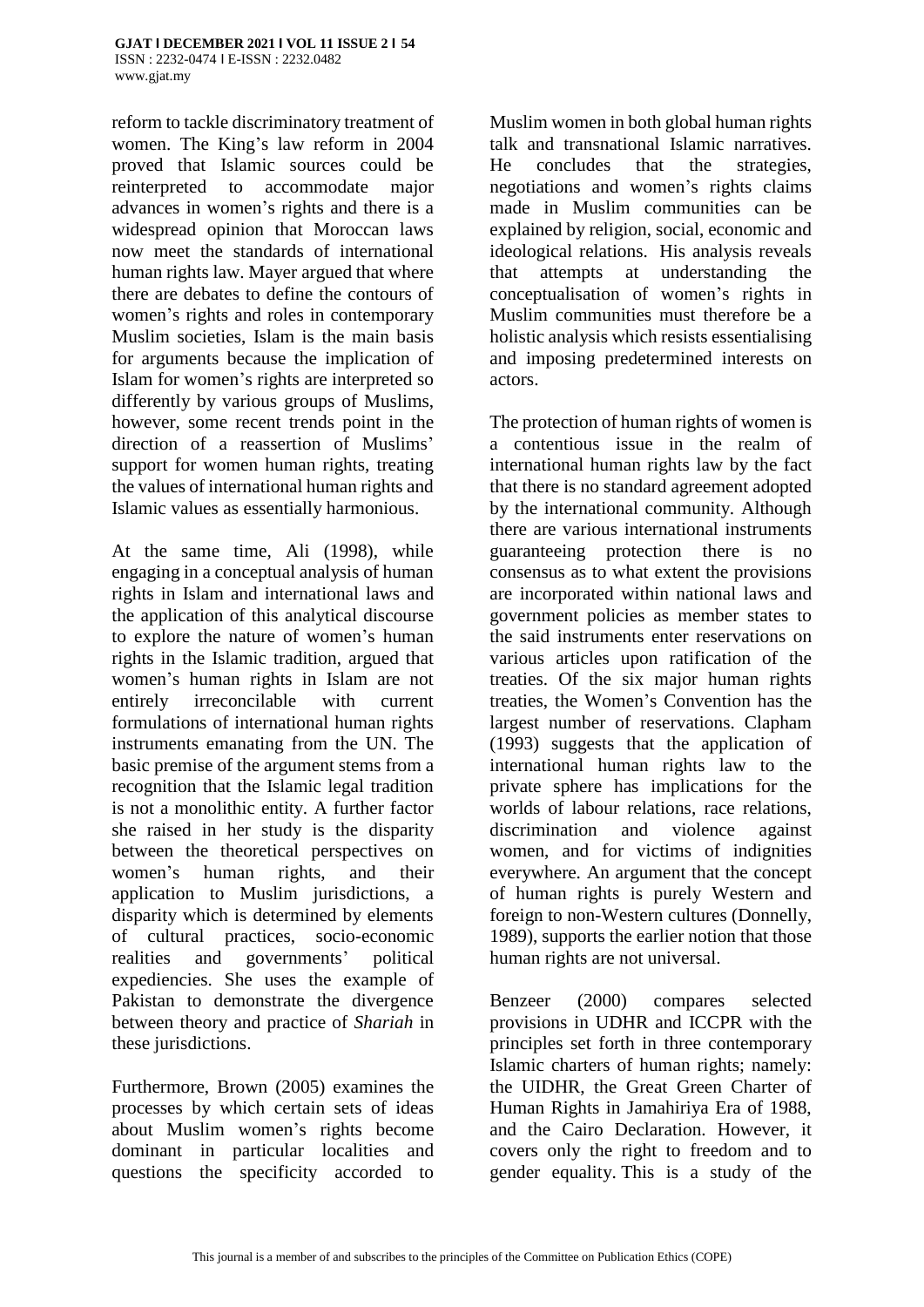general principles of *Shariah* concerning human rights. The views of some Muslim jurists and thinkers and their interpretation of the Quranic verses and the meaning of the Prophet's *Hadith* are analysed. It is admitted that in many Muslim countries, the violation of women's rights is evident. By this declaration by Muslim countries themselves, governments can be forced to provide better standard of protection because the concept of women's rights are existent in both civil and *Shariah* concepts, though with some technical differences as to the nature of those rights' vis a vis human position in this world.

# **Conclusion**

Attempt at harmonizing the different concepts to achieve is still demanding rather than the complexity and diversity of human society or a common universal understanding that ensures the full guarantee of human rights to every human being everywhere (Baderin, 2003: 2). Thus, if the Malaysian laws could be harmonized with the Women's Convention by harmonising the principles of *'rights',* it should bring about positive practical effects on women's rights notwithstanding its jurisdictional enforcement. Malaysian government could progress further in defending women's cause in the country by focusing on gender mainstreaming and including the gender equality dimension in all its policies. Government is making noble improvement towards a non-violent and more equal environment for women and girls following the proposed new or amended legislation such as the antistalking law, Gender Equality Act, Sexual Harassment Act and ending child marriage. Indeed, the establishment of a Select Committee on Rights and Gender Equality in Parliament was also a good step forward for equality.

## **References**

- Ahmad, A. S. & Baljit, S. S. (1998). 'Women's Voice: To Hear or Not to Hear? An Introduction to Feminist Jurisprudence' in *1 CLJ Supp lviii*
- Ali, S. S. (1998). *Equal before Allah, Unequal before Men? Negotiating Gender Hierarchies in Islam and International Law*. PhD Thesis. University of Hull, UK
- Ali, S. S. (2000). *Genders and Human Rights in Islam and International Law: Equal Before Allah, Unequal Before Man?* The Hague: Kluwer Law International
- Ariffin, R. (1999). 'Feminism in Malaysia: A Historical and Present Perspective of Women's Struggle in Malaysia' in *Women's Studies International Forum*, July-August
- Baderin, M. (2001). 'Establishing Areas of Common Ground between Islamic Law and International Human Rights' in *5 The international Journal of Human Rights.* No. 2
- Baderin, M. (2003). *International Human Rights and Islamic Law*. Oxford University Press
- Benzeer, R. M. (2000). *The Legal Concept of Human Rights and Fundamental Freedoms: A Comparative Study of Islamic and International Law with Particular Reference to Libyan Experience*. PhD Thesis. Westminster
- Clapham, A. (1993). *Human Rights in the Private Sphere*. Oxford: Clarendon Press
- Donnelly, J. (1989). *Universal Human Rights in Theory and Practice*. Ithaca: Cornell University Press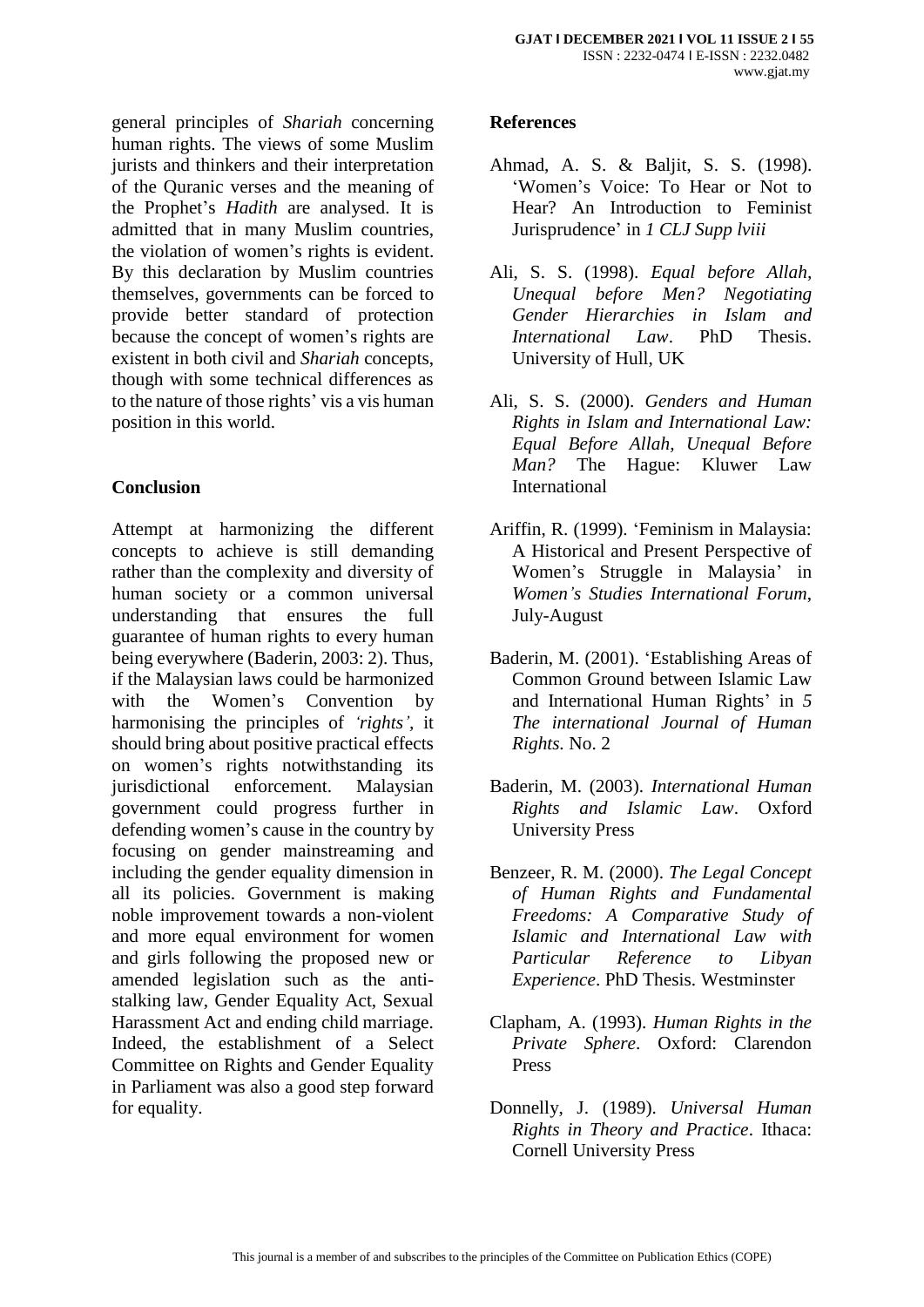- Freeman, M. A. (1994). 'Women, Law and Land at The Local Level: Claiming Women's Human Rights in Domestic Legal Systems' in *Human Rights Quarterly* v16, n3 (August, 1994)
- Hayden, P. (2001). *Philosophy of Human Rights: Readings in Context.* Paragon House Publishers
- Henle, R. J. (1980). 'A Catholic View of Human Rights: A Thomistic Reflection' in Rosenbaum, A. (ed.) *The Philosophy of Human Rights.* Westport CT: Greenwood Press
- Hirsch, A. (2008). *Shariah Law Incompatible with Human Rights Legislation, Lords Say*
- Kaplan, A. (1980). Human Relations and Human Rights in Judaism' in Rosenbaum, A (ed.) *The Philosophy of Human Rights.* Westport, CT: Greenwood Press

Malaymail Online. September, 25, 2016

- Martinez, H. K. (2003). 'Maternal Mortality: The Violation of the Right to Life' in *AMANITARE* Voices 3. London: RAINBO
- Mayer, E. A. (2006). 'Islam in the Context of the Contentious Politics of Women's Rights in Contemporary Middle Eastern and North African Societies'. Draft paper presented at *MIEHRI.* Kuala Lumpur: Malaysia
- Mohammad, M. T. (2003). *Rights and Duties in Shariah and Common Law.*  Kuala Lumpur: Ilmiah Publishers
- Mohamad, M. & Wong S. K. (eds.). (1994). 'Feminism: Malaysian Critique and Experience' in *Special Edition of Kajian Malaysia: Journal of Malaysian Studies*, Vol. XII, No. 1 and 2, June/December
- Mohanty, C. T. & Ann Russo, L. T. (eds.). (1991). *Third World Women and the Politics of Feminism*. Bloomington: Indiana University Press
- Nasr, S. H. (1976). *Man and Nature: The Spiritual Crisis of Modern Man*. London.
- Ng, C. (ed.). (1999). *Positioning Women in Malaysia: Class and Gender in an Industrializing State.* Foreword by Swasti Mitter. Basingstoke: MacMillan
- Ng, C. & Chee, L. H. (1996). 'Women in Malaysia: Present Struggles and Future Directions' in *Asian Journal of Women's Studies 2*
- Ngah, Z. A. (2007). 'Women's Studies in Malaysia: A Bibliometric Study with Implications for its Bibliographical Control' in Abdullah, A. et al. (eds.), *ICOLIS*. Kuala Lumpur: LISU, FCSIT
- Ngah, Z. A. (2008). 'Growth and Pattern of Women's Studies in Malaysia as Reflected by Generated Literature' in *Library and Information Science Research Electronic Journal*. Vol. 18. Issue 2
- NGO Shadow Report on the Initial and Second Periodic Report of the Government of Malaysia
- Ong, A. (1996). 'State Versus Islam: Malay Families, Women's Bodies and the Body Politic' in *American Ethnologies* 17. No. 2
- Perelman, C. (1963). *The Idea of Justice and the Problem of Argument*. London: Routledge and Kegan
- Paul Rosenbaum, A. S (ed.) (1980). *The Philosophy of Human Rights: International Perspectives.* Westport, CT: Greenwood Press